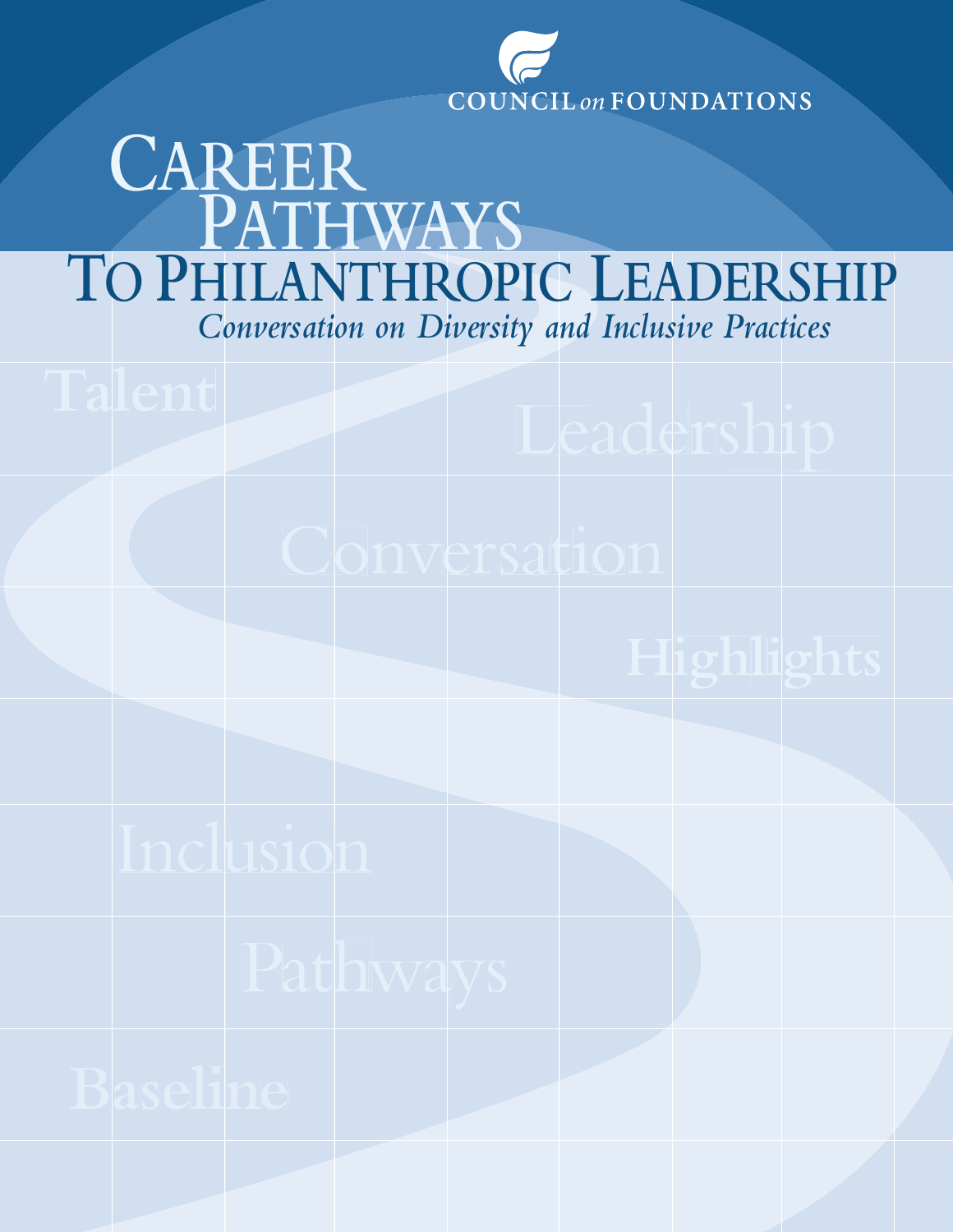## **Who We Are**

The **Council on Foundations** is a national nonprofit association of approximately 2,000 grantmaking foundations and corporations. As a leader in philanthropy, we strive to increase the effectiveness, stewardship, and accountability of our sector while providing our members with the services and support they need for success.

## **Our Mission**

The mission of the Council on Foundations is: *to provide the opportunity, leadership, and tools needed by philanthropic organizations to expand, enhance, and sustain their ability to advance the common good.*

## **Statement of Inclusiveness**

The Council on Foundations was formed to promote responsible and effective philanthropy. The mission requires a commitment to inclusiveness as a fundamental operating principle. It also calls for an active and ongoing process that affirms human diversity in its many forms, encompassing but not limited to: ethnicity, race, gender, sexual orientation and identification, age, economic circumstance, class, disability, geography, and philosophy. We seek diversity to ensure that a range of perspectives, opinions, and experiences are recognized and acted upon in achieving the Council's mission. The Council also asks members to make a similar commitment to inclusiveness to better enhance their abilities to contribute to the common good of our changing society. As a national voice of philanthropy, the Council is committed to promoting diversity. We are equally committed to including a wide range of perspectives, opinions, and experiences as we work to achieve our mission. Similarly, we ask Council members to commit to diversity and inclusiveness to enhance their own work. To that end, we provide them with the tools, educational programs, and opportunities they require to more effectively serve the common good.

**COUNCIL on FOUNDATIONS** 2121 Crystal Drive Suite 700 Arlington, VA 22202

**<www.cof.org>**

Executive Editor: Renée B. Branch, director of Diversity and Inclusive Practices

© 2010 Council on Foundations. All rights reserved. Data and the contents from this report may not be cited or reproduced without attribution to *Career Pathways to Philanthropic Leadership: Conversation on Diversity and Inclusive Practices*, the Council on Foundations.

The views expressed in this report are not necessarily those of the Council on Foundations; the Council is grateful to the contributors to this report for so articulately relating their experiences and expertise.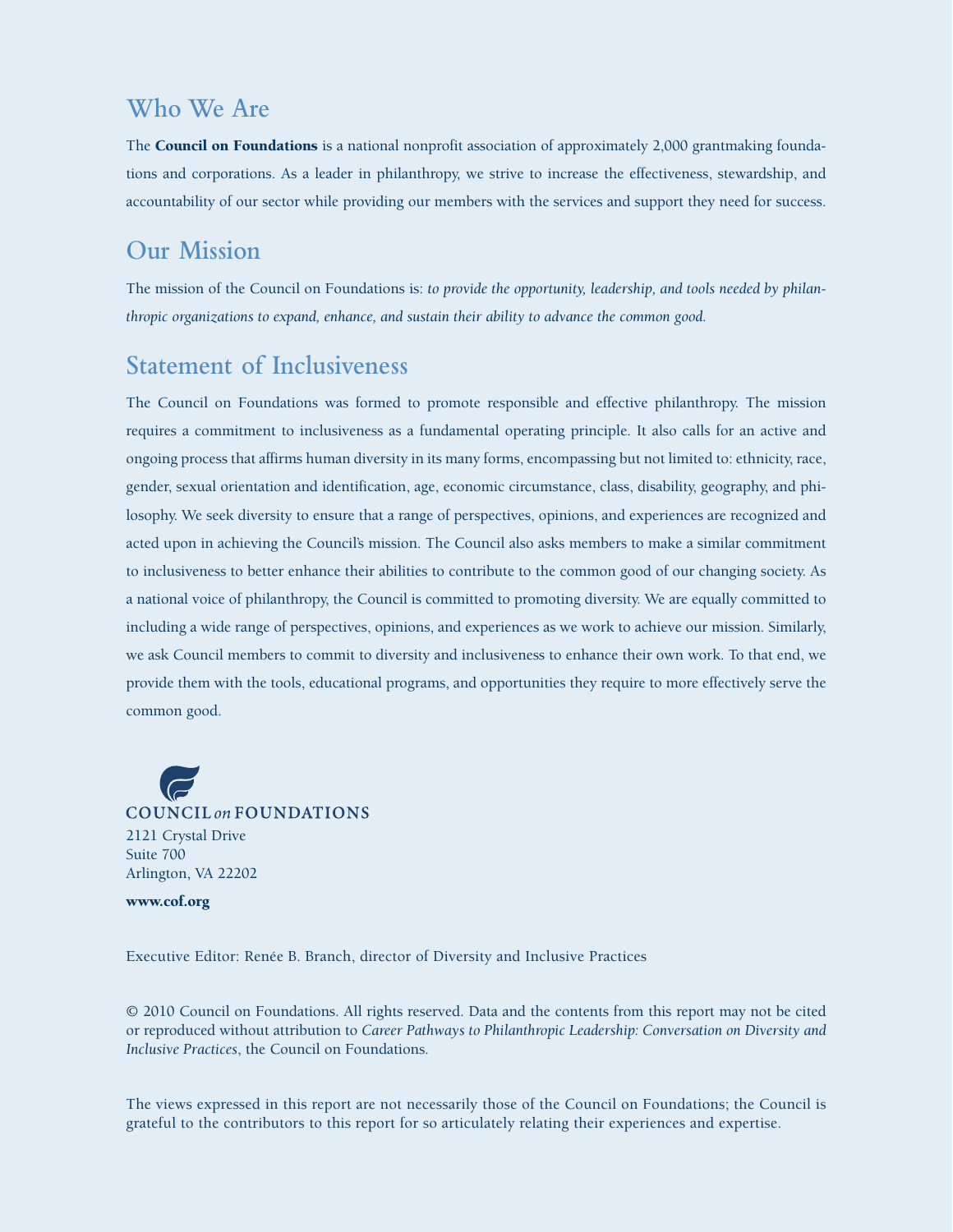## **Executive Summary**

On October 22, 2009, more than 50 foundation executives, trustees, human resources officers, search firm consultants, and representatives from organizations that support philanthropy (e.g. funder networks and regional associations) convened at the invitation of the Council on Foundations (Council) to consider issues of diversity and inclusion in philanthropic leadership.

The event, made possible through a generous grant from the Charles Stewart Mott Foundation, was part of the Council's ongoing efforts to advance diversity and [inclusive](http://www.cof.org/programsandservices/diversity/index.cfm) practices in [philanthropy,](http://www.cof.org/programsandservices/diversity/index.cfm) especially among its members.

Council CEO Steve Gunderson set the stage for the first-of-its-kind meeting at which the Council released its research on foundation executive appointments, *[Career](http://www.cof.org/programsandservices/diversity/index.cfm) Pathways to [Philanthropic](http://www.cof.org/programsandservices/diversity/index.cfm) Leadership: Baseline Report*. The research offers new insights into the professional backgrounds, demographic characteristics, and key qualifications of successful candidates for CEO and executive director positions in philanthropy. The half-day program explored the specific research findings on: (1) factors that can influence hiring committees; and (2) measures that can boost diverse candidates' chances for success.

In addition, the executives heard from and probed a fivemember panel of leaders in philanthropy and executive recruitment about fresh personal experiences with the search, hiring, and transition processes. The panel consisted of two recently appointed foundation presidents, a foundation trustee with search committee experience, and two senior search firm representatives.

Executives in attendance drew the following lessons from the day's conversations.

- 8 Exposure to decision makers and networking are the most effective measures for preparing future leaders for senior and executive roles in philanthropy.
- $\blacktriangleright$  Succession planning, staff development, and transition strategies are critical to opening leadership opportunities to internal candidates.

8 Prioritizing a candidate's competency and creating a welcoming culture at the organization are necessary to attract and retain diverse leaders.

Participants in the conversation compiled a short list of waysthe Council, with the help of its members, could support inclusive search and hiring practices throughout the field:

- 8 Conduct further research and produce case studies, as appropriate.
- 8 Connect search firms with broad knowledge of diverse candidates with foundations seeking executives from diverse backgrounds, and outline the case for diversity and inclusion.
- 8 Produce case studies of successful searches, hiring strategies, and transition planning involving diverse and internal candidates for leadership roles in philanthropy.
- 8 Introduce the Next Gen to careers in philanthropy and offer programs to mentor them early in those careers.

These invaluable recommendations will be considered for the Council's Career Pathways Pipeline Program, which launches this spring.

## Because of the emphasis on diversity, there is more diversity in the program staff. But, as the research suggests, because of the tendency to go outside the field for CEOs, many of the well-prepared, diverse candidates within foundation program departments are being cut off at the pass, indicating that efforts to diversify lower staff positions is not the right way to influence and diversify leadership and executive positions.

*—Foundation Senior Staffer*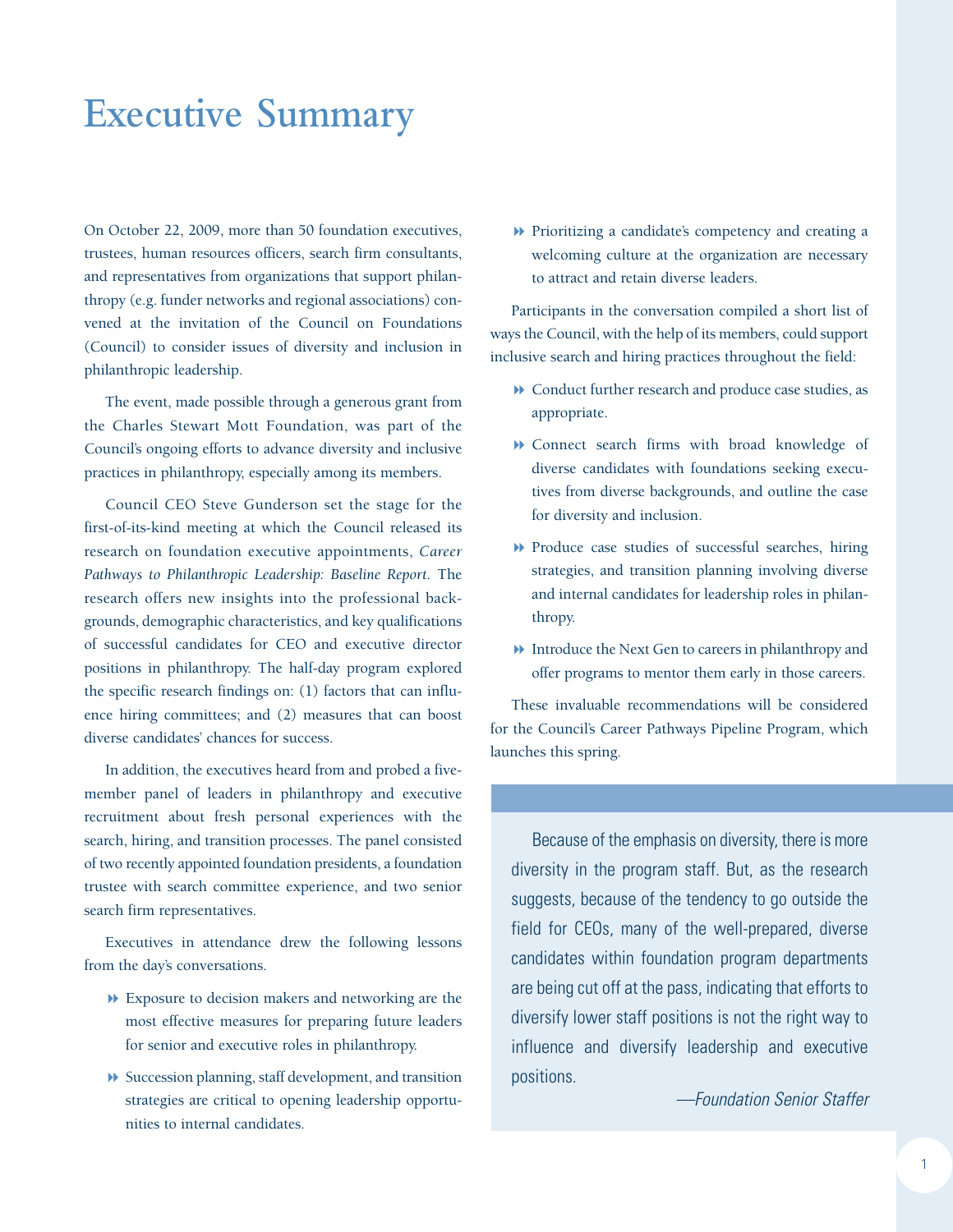## **Introduction**

This report features highlights from a convening the Council on Foundations (Council) hosted, with support from the Charles Stewart Mott Foundation, as part of the Council's ongoing efforts to establish diversity and inclusive practices as part of the structure of philanthropy. The Council's inclusiveness work is focused on four areas:

- **1.** increasing the pipeline of candidates for leadership positions in the field and expanding inclusive practices in the search, identification, hiring, and retention processes
- **2.** developing and promoting educational programs and tools
- **3.** communicating the importance of diversity and inclusiveness
- **4.** supporting the Council's role in the Diversity in Philanthropy Project and the transition to a next phase of the collaboration

The unique meeting brought together stakeholders in the hiring process to exchange ideas, discuss hiring trends, and share insights into executive search and related talent acquisition strategies. The goals of the meeting were:

- **1.** to identify factors that help candidates enter the pool and successfully compete for philanthropic leadership positions
- **2.** to examine the dynamics that influence search firms, search committees, and other institutional decision makers
- **3.** to recommend tactics by which the Council's soon-tobe-launched Career Pathways Pipeline Program can expose aspiring executives from diverse backgrounds to networks, decision makers, experiences and leadership opportunities

Boards should not consider diversity to be a "check box," but a means to advance their mission. When they see it [as advancing their mission], they are more willing to provide a support system for the person. I would argue that we need not just pathways for diverse leaders, but *throughways* to success.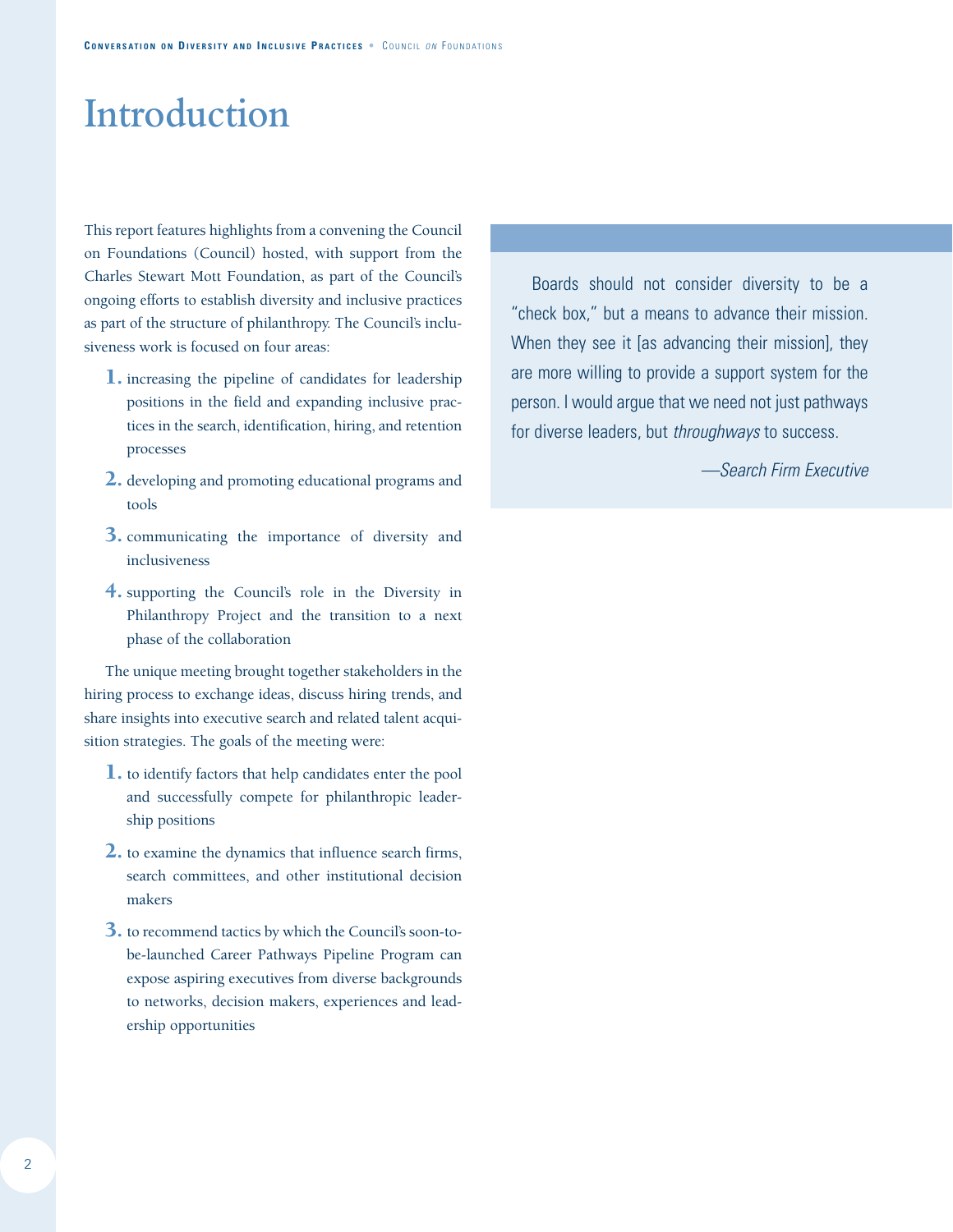## **Research Review**

The conversation on diversity and inclusive practices in philanthropy kicked off with a review of *Career Pathways to Philanthropic Leadership: Baseline Report*, the Council's new research on how individuals make their way to top positions in philanthropy and how philanthropic organizations choose their leaders. The research was designed to help the Council:

- **1.** learn more about the professional and individual characteristics of those hired into foundation executive positions
- **2.** suggest ways to strengthen the Council's efforts to expand the Career Pathways to Philanthropic Leadership program
- **3.** support the field's ability to enhance hiring practices
- **4.** bring attention to the need for future research in this area

The study findings uncovered whether successful candidates were promoted from within the appointing organizations, worked previously for other foundations, or entered philanthropic leadership from a different field—i.e. the government, business, or nonprofit sector. The study also captured data about the race, ethnicity, and gender of the study cohort.

Through structured interviews with 50 foundation CEOs, trustees, search firm executives, and other colleagues, the Council's research identified primary elements in moving candidates from diverse backgrounds successfully along the pathway to senior and executive roles in foundations. Research results found that exposure and relationships were critical to a candidate's success.

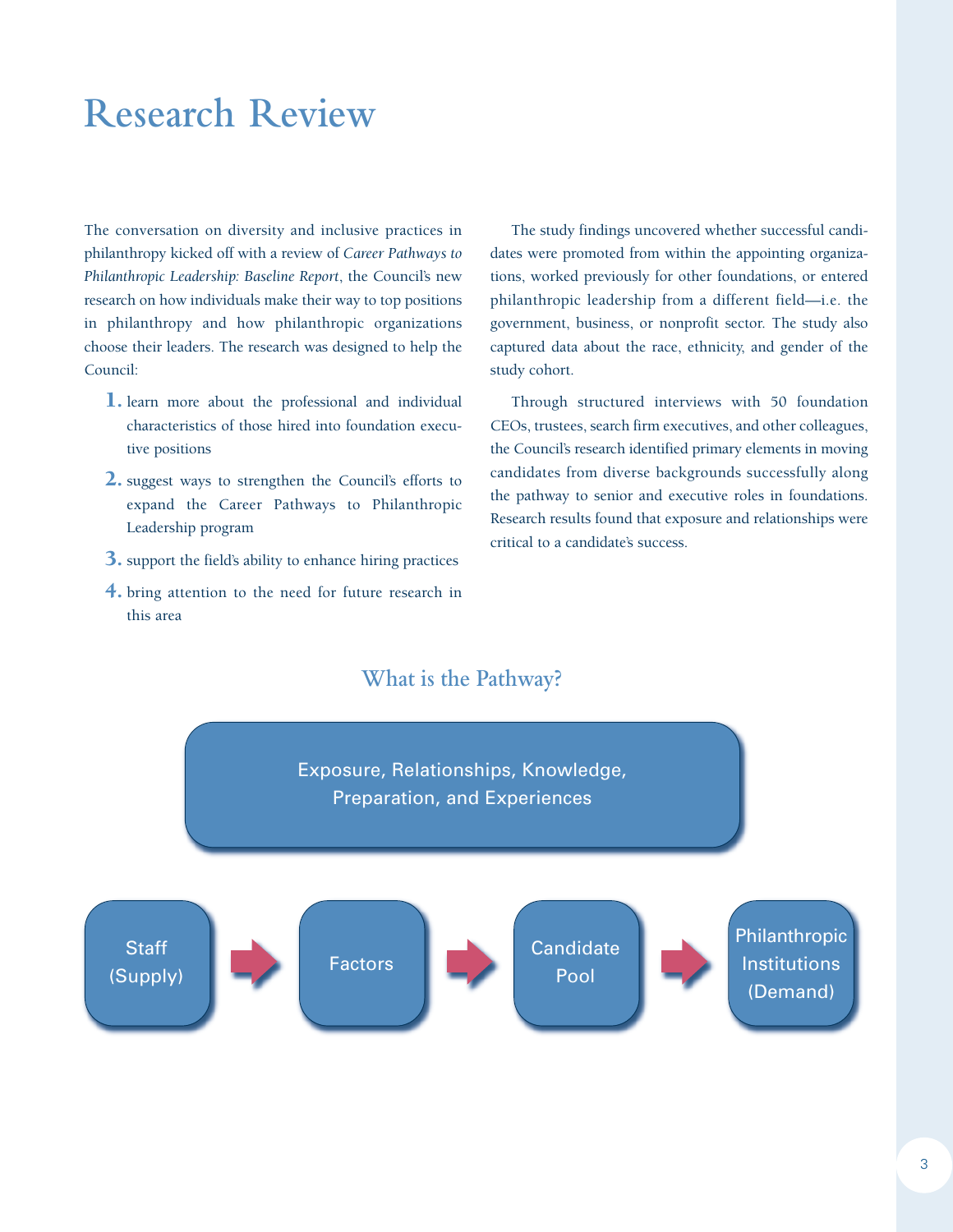I am surprised by the data presented in this research. The data regarding appointment of external candidates is very bad news for the foundation community. I consider it a success if we choose the internal candidate. External candidates are more of a risk. And, frankly, I find it an indictment of the foundation world that we do not hire more from within this field.

*—Search Firm Executive*

#### **The research revealed six key findings:**

- **1.** The majority (79.5%) of the 440 foundations appointing CEOs and executive directors during the study period filled them not through internal promotions but from candidates outside the foundations.
- **2.** Most of the successful candidates (63.4%) held executive positions in their immediate prior position as either chief executive (38.9%) or vice president (24.5%) before successfully landing in their current position.
- **3.** The majority of the successful candidates made the transition from fields outside of philanthropy—primarily from the business (24.3%) and nonprofit (24.8%) sectors.
- **4.** Of the successful candidates, nearly 20 percent were from racially and ethnically diverse backgrounds and about half (48.7%) were women.
- **5.** Thirty percent of field leaders who were interviewed said mentors played a major role in their career advancement.
- **6.** About 85 percent of the interviewees expressed significant skepticism about the willingness of trustees, search consultants, and other hiring decision makers to be influenced by leadership development efforts (such as fellowship programs that train new leaders) as they contemplate hiring decisions about executive candidates.

The ensuing discussion among the assembled executives focused on research findings about (1) factors that can help candidates from diverse backgrounds achieve leadership positions; and (2) factors that can positively influence hiring committees and other decision makers.

### **What factors affect candidates from diverse backgrounds in becoming foundation leaders?**

- $\blacktriangleright$  There is no halo for internal candidates. In fact, they may be at a disadvantage when viewing their current position and lack of access to board members and other decision makers.
- 8 Grantmaking, as a skill or profession, seems to be undervalued, particularly by these boards represented in the study cohort.
- 8 Research suggests that philanthropy lacks a commitment to develop internal staff.
- 8 Expertise in issues and strategies can trump candidates' experience inside an organization or inside the philanthropic sector.
- 8 Foundation boards are right to value the importance of skills and experiences derived from the corporate, public, and nonprofit sectors.
- 8 When philanthropic staff move outside philanthropy to gain different experience, it would be helpful to identify a logical pathway to re-enter the field.

Perhaps two-thirds of candidates coming from outside philanthropy are a good thing. An outside perspective is a good thing.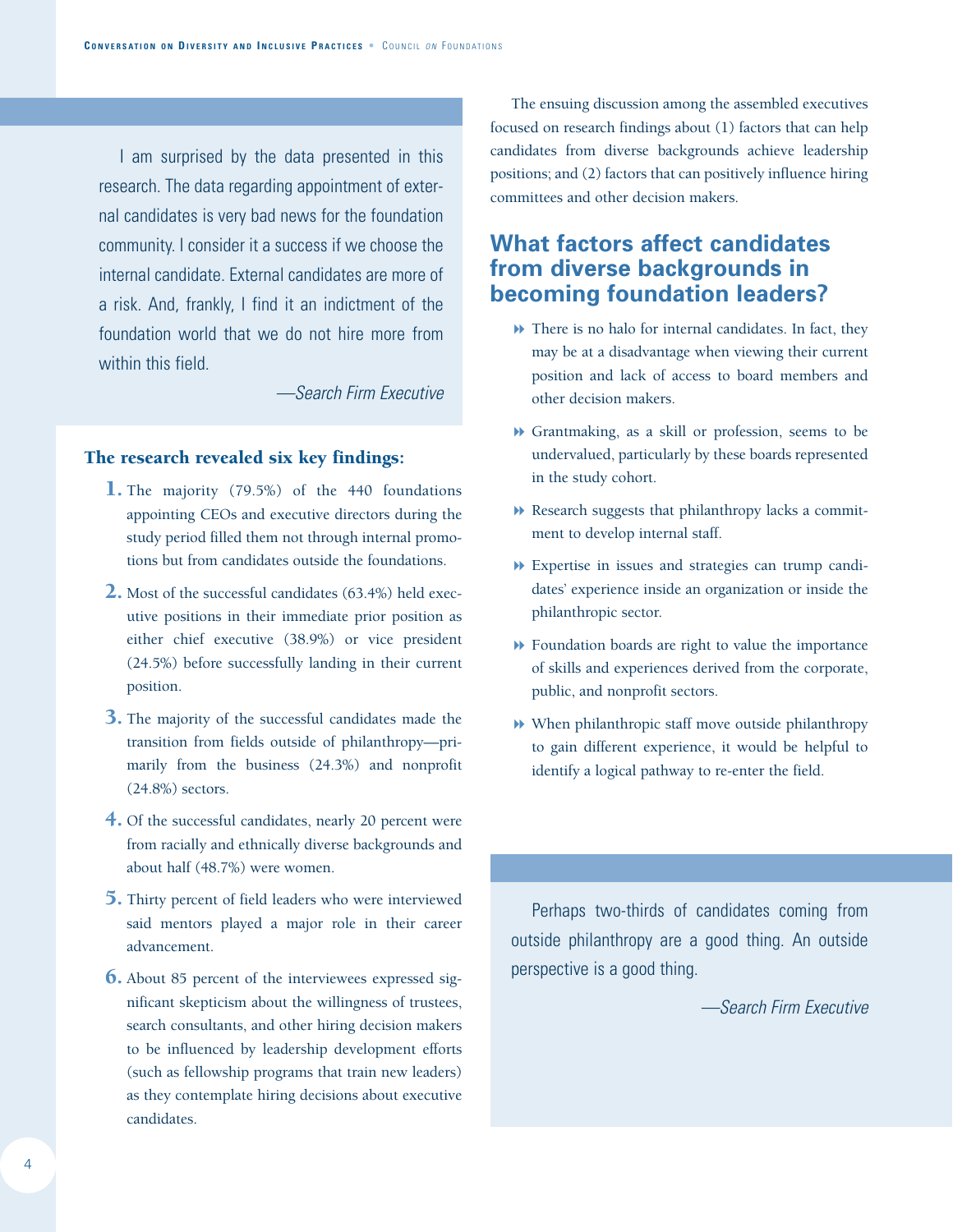- 8 More diverse boards will lead to more diverse staff and executives.
- $\blacktriangleright$  When "executive experience" is the primary quality sought by search committees, it is even more challenging to recruit diverse candidates because the pool of today's nonprofit and for-profit executives lacks diversity.

I question how we define "external." External candidates may come from outside an *organization*, but they may be very "internal" to the foundation's issue area. They may be so familiar to the board and staff that they function like an internal candidate.

*—Search Firm Executive*

Trustees can have an overly romantic image of their next CEO. It is unlikely that the trustee will see those qualities in existing staff. The trustee just does not see the staff candidate as the new, glorious, charismatic leader. I am not so discouraged by the data in the report, however. The data show that a number of leaders did come from the nonprofit sector. If these leaders have fundraising experience, I believe they can offer a lot to a foundation.

*—Search Firm Executive*

### **What factors influence search committees, search firms, and decision makers?**

- $\blacktriangleright$  Philanthropy should embrace a holistic approach to diversity and inclusion, not only in its hires, but also in its board appointments.
- 8 Unintentional bias about "what leadership looks like" can exclude internal candidates as well as candidates from diverse backgrounds.
- 8 Because most boards are risk-averse, many try to take the risk out of the equation. Some still see candidates from diverse backgrounds as risky.
- 8 Smaller foundations, which are less likely to use search firms, need help looking beyond their geographic boundaries and personal networks to identify and recruit diverse candidates.
- 8 Boards set the example, for better or worse. If boards prioritize diversity in their own ranks and activities, then diversity will be a priority for the organization.
- $\blacktriangleright$  The relevance of diversity to a foundation's mission, long-term plan, issue area, or region seems to be the catalyst for considering diversity in hiring decisions.
- 8 Diversity and inclusive practices would be valued more if an economic, effectiveness, and "missiondriven" case could be made to boards.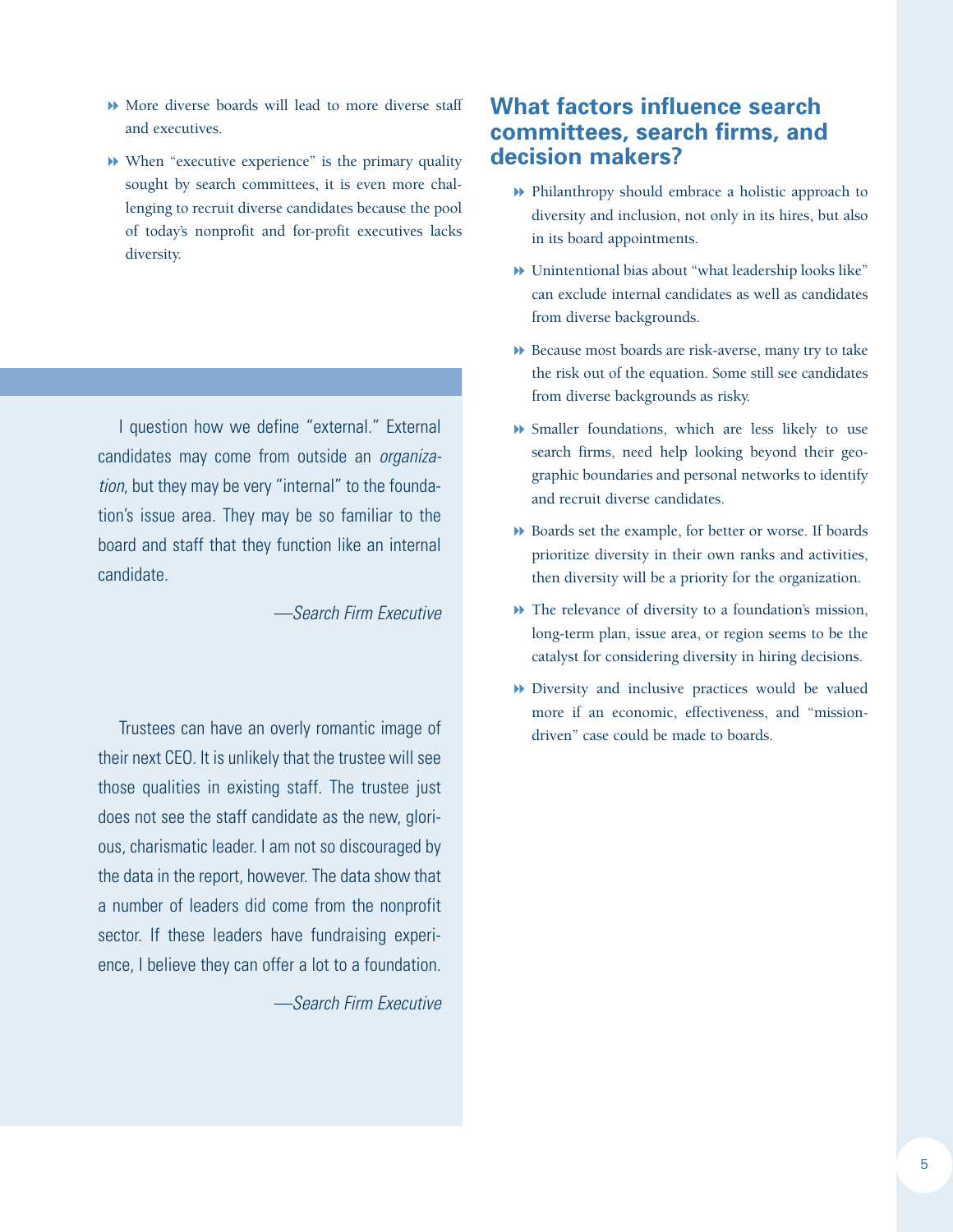## **Panel Discussion**

The afternoon's panel comprised five philanthropic leaders and executive recruiters: two recently appointed foundation presidents, a foundation trustee with search committee experience, and two senior search firm representatives. Each panelist reflected on his or her personal experiences and on factors shaping the executive hiring process.

### **Personal Experiences in the Hiring Process**

#### **Ron Ancrum, president, Community Foundation of Western Massachusetts**

Before speaking here today, I was able to talk with board members who hired me. I asked them what made me a viable candidate. They said my foundation knowledge (from being an executive director of a regional association); my experience as a foundation board member; and my proven experience managing a staff and board, overseeing financial systems and budgets, and hiring and firing employees.

Diversity was something that was discussed. Hiring an African American man was a change from my predecessor. The board wanted someone who could work with donors *and* with an increasingly diverse community. My

Eighty percent of appointees were white/ Caucasian. As the world changes, we need to train and influence boards to understand the importance of diversifying foundation leadership. We must rise to this challenge and address the 80 percent issue. This is the larger, more important challenge.

*—Foundation Senior Staffer*

One of the challenges for search firms is that the pathways of diverse and internal candidates may look different from those of traditional candidates. We have to help boards value different pathways, without overstepping our role and becoming advocates.

*—Search Firm Executive*

commitment to community leadership coincided with the board's current and future priorities. The foundation's mission and vision led directly to the board's interest in diversity for the community foundation. Nevertheless, the board still had concerns about whether I would have the regional credibility. Moving from Boston to Western Massachusetts was seen as a potential problem.

#### **Deborah Hoover, president, The Burton D. Morgan Foundation**

My path into foundation leadership took many turns. My first grantmaking experience was serving on the New Hampshire Council for the Arts while I was early in my career practicing law. I loved that experience so, in my work as a lawyer, I began focusing on nonprofits. I found my way into a program position with the GAR Foundation in Akron, Ohio. The GAR Foundation, along with several others, was housed in a law firm. I worked at GAR for about a year, and then after some time away I worked there again. I eventually left GAR to become second in command and then president of another foundation, which also was housed in the same law firm.

I was fortunate to find a mentor—another lawyer—who really proved essential to my career success. When the time was right, he supported my move from the GAR Foundation to the other foundation, where I could have greater responsibilities.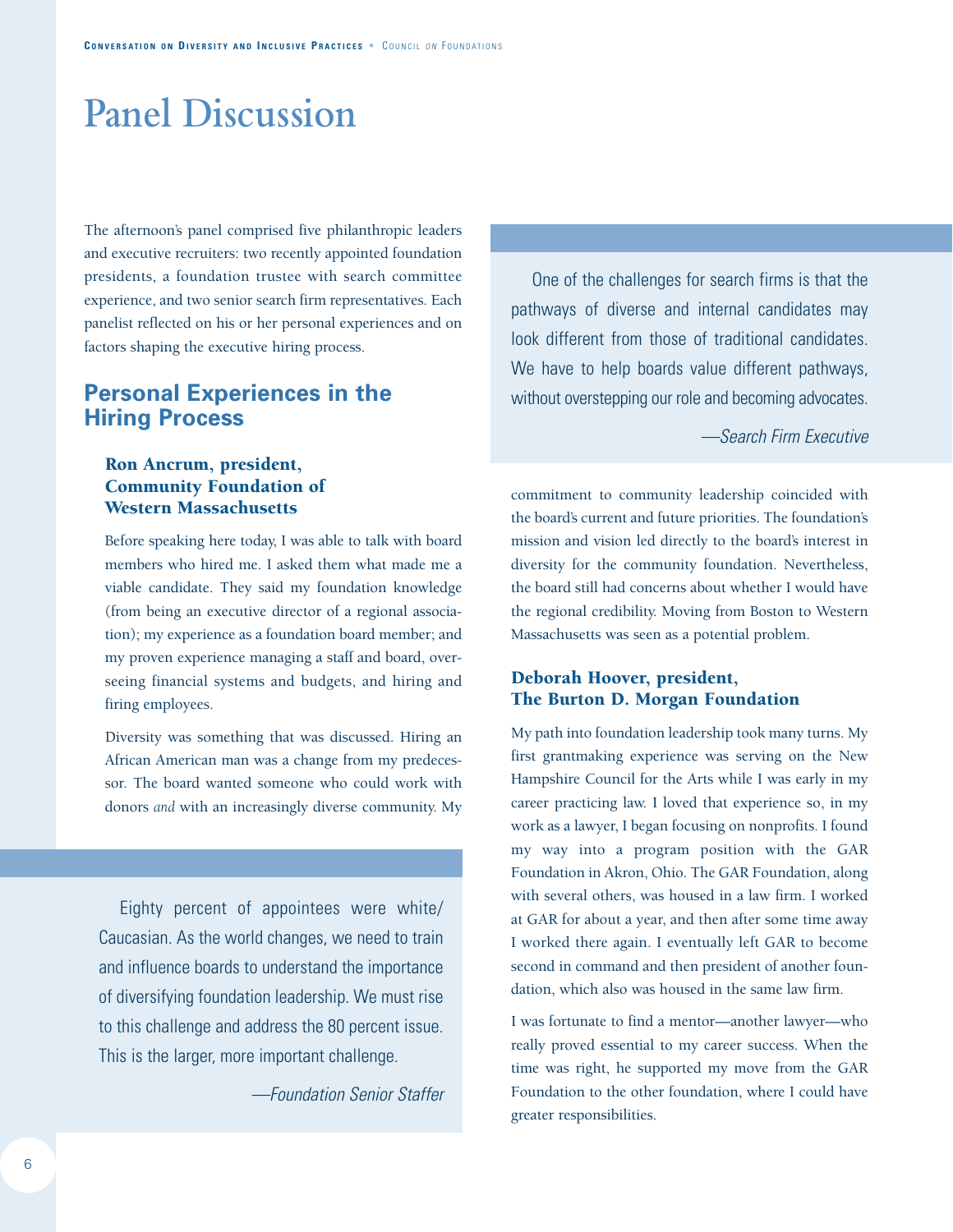#### **John Morning, trustee, Charles Stewart Mott Foundation**

I've been on a number of search committees as a nonprofit board member. In each case, we have looked for three broad qualities in the candidates. We looked for a visionary, a great administrator, and a great fundraiser. These qualities overlap, but are rarely found at the same level in one candidate. Search committees have to prioritize one or another and that can depend on the specific demands of an organization.

You look for people who've had results and have an analytical capacity. Beyond that, I think individuals have to be able to effectively promote the professional and civic stature of an organization. Search committees look for *character*.

#### **Sheryl Ash, vice president and director, Isaacson, Miller**

I'd like to focus on a recent search experience that resulted in the selection of a candidate from a diverse background. The board in this case was impressed by the set of experiences the candidate brought to the position and how [the candidate] fit with what the board perceived to be the foundation's next big challenges ( i.e., to engage more fully with the community).

This board was focused on the "long view." They asked themselves over and over, "Where do we want to be in five years?" Candidates are well-served by recognizing the board's key questions and bringing a vision and some experience that match.

At the trustee or board level, in my experience serving on boards, there is never a question about developing the capacity of the senior team. Until that becomes important for the board, staff development is not going to happen.

*—Search Firm Executive*

When I first entered the executive search field, I heard a number of boards say about potential candidates, "I'll know it when I see it." This approach held a lot of bias and did not support diversity. I am hearing less and less of that today. Still, it is important to ask,"Why are you seeking diverse candidates? Why would diversity help your foundation achieve its mission?"

*—Search Firm Executive*

#### **James Weinberg, founder and CEO, Commongood Careers**

In 90 percent of our searches, diversity is ranked in the top five of attributes sought. In 20 percent, it is ranked as the number one attribute. This seems like a relatively new occurrence, and I am wondering what has changed and how we got to this point.

I think it might be useful to ask: "Why is diversity a key attribute? What does diversity bring? What does it mean?" This would help ensure that a diverse pool is not just about appearances. With increased demand, I wonder whether there is enough being done to ensure that there is a greater supply of candidates from diverse backgrounds.

### **Factors Influencing Searches and Successful Transitions**

#### **Ron Ancrum, president, Community Foundation of Western Massachusetts**

The demographics of the Pioneer Valley—Springfield and Holyoke being predominantly minority and working-class communities—influenced the board and search committee greatly. They were looking for the foundation to become a leader in the community and needed a CEO who could signal and follow through on that.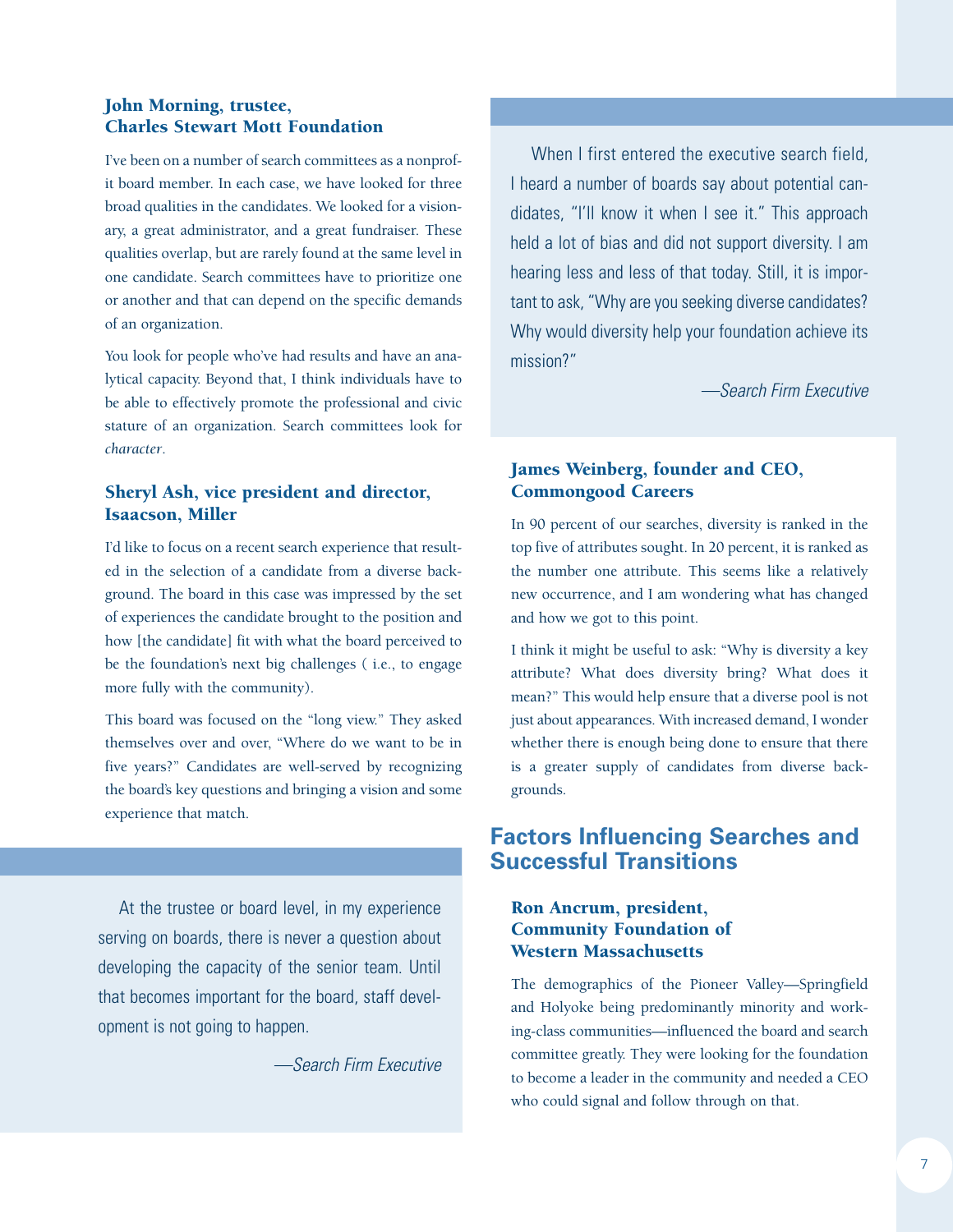Have we done a good job of including the range of diversity, including disability, sexual orientation, etc.? At [my foundation], we haven't done particularly well considering the full range of diverse backgrounds and experiences.

*—Foundation Trustee*

A few factors made a huge and positive difference in my transition experience. I was fortunate to be able to spend time with my predecessor when I first arrived, because he was retiring. Beyond that, the entire organization prepared for my arrival. The development team made a list of the donors and prospects I needed to meet during my first 90 days. And, I met them. Program staff did the same with events I needed to attend and people with whom I needed to connect. When an organization is changing its culture and identity, the transition period is especially important.

#### **Deborah Hoover, president, The Burton D. Morgan Foundation**

The donor and former executive director of my foundation had identified me as a possible successor. I didn't know that until after I became president, but I learned that my appointment had been part of the succession planning for several years. The former executive director recognized that I was competent and ambitious and responded by investing in my professional development.

#### **John Morning, trustee, Charles Stewart Mott Foundation**

I would like to cut to the chase and say that none of the laudable goals related to diversity is possible until foundation and nonprofit boards become more diverse themselves. Boards have to commit to changing and becoming more diverse. While boards are becoming somewhat more diverse, there is room for improvement.

Search firms need to encourage more diverse representation on nonprofit and foundation boards, even if those conversations are difficult. Finally, I don't underestimate the role of the CEO in making an organization focus on diversity; I have never seen a situation where diversity was achieved without the CEO involved. This is not something that bubbles up from the mailroom. It starts at the top.

#### **Sheryl Ash, vice president and director, Isaacson, Miller**

Returning to my earlier remarks about the recent hiring of a candidate from a diverse background, one key factor was that both the search committee chair and the board chair were committed fully and equally to building a diverse pool of candidates.

Another important factor was the diversity in the makeup of the search committee itself. There was more than just one "minority" represented on the search committee, and this helped keep diversity in the fore. The committee didn't rely on just one person to do that job.

Nevertheless, committee members still had reservations about an African-American candidate toward whom they were leaning. They worried about whether he would "fit" with the culture of the region and the organization. Could he raise money from the golf-playing white guys?

Gen X and Y are different from Boomers. It is incumbent on us right now to understand the differences between the generations. Making organizations more inclusive means changing culture —not only how the staff and board look, but also how technology, reward systems, and inclusive practices work.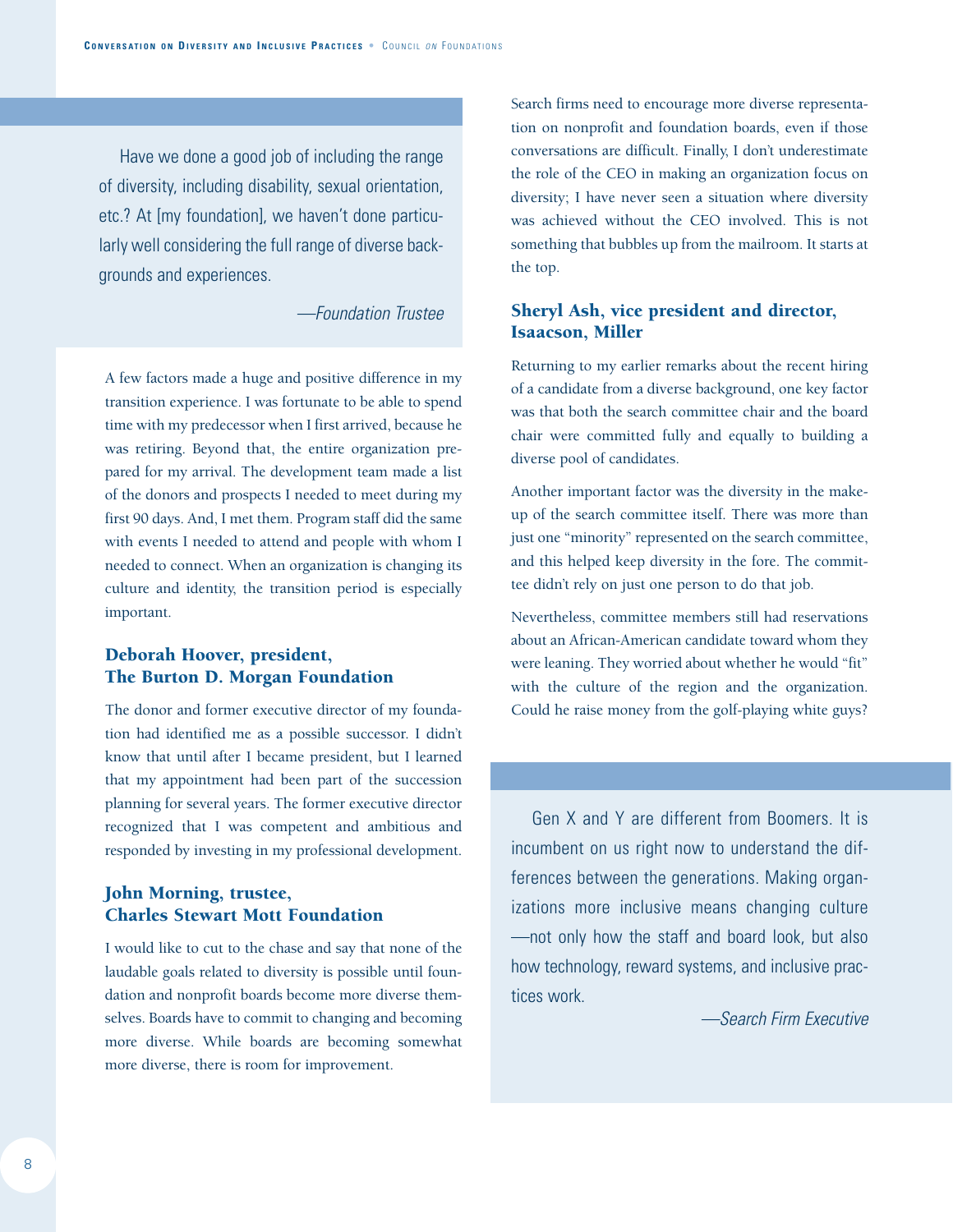Three things in searches are important, in this order. First, leadership development within organizations. Too few organizations in any sector spend enough on developing the capacity of internal candidates. Next, the willingness of trustees or board members to take a risk and hire someone who has not yet done the CEO job. This is why boards tend to ask search firms to look for candidates in parallel positions, which by definition exist only externally. Finally, the third step is to figure out why and how to seek leaders from diverse backgrounds.

*—Search Firm Executive*

This conversation was not up-front, but it definitely occurred in the background. In the end, committee members determined that the foundation should be more focused on its grantmaking role in the community —and because the community was diverse and becoming more so, they committed to this candidate.

#### **James Weinberg, founder and CEO, Commongood Careers**

My firm works with 150 organizations in 50 states, and we talk a lot with clients about bringing leaders up from within the organization. Organizations that only look outside for their next leader miss the potential of individuals already in the organization. These organizations also fail to grasp the unrecorded costs of this practice. When individuals see no way up and no investment in capacity building, they leave.

Another factor influencing the hiring process is the lack of "on ramps" to enter philanthropic employment. While there is eagerness among nonprofit staff to enter philanthropy, few know exactly how to do so. And fewer will succeed because of the relatively small number of jobs available. Nevertheless, I think groups supporting philanthropic organizations (such as identity-based groups and funder networks) could do more to make the sector accessible. Opening doors, especially for younger people, would eventually help to diversify the field's leadership.

Finally, I would caution us to think carefully about our use of the words "culture" and "fit." I believe that boards conflate *diversity* and *culture*. Boards will reject candidates based on "cultural fit." Let's unpack the potential bias inside of terms like "culture."

[My foundation] has committed resources to leadership development programs, especially in education. We know these efforts have worked in other fields. We have tracked outcomes and have seen that the program for superintendents has resulted in former fellows moving into public K-12 school superintendent positions. I would like to know why interviewees within philanthropy do not find this plausible.

*—Foundation Senior Staffer*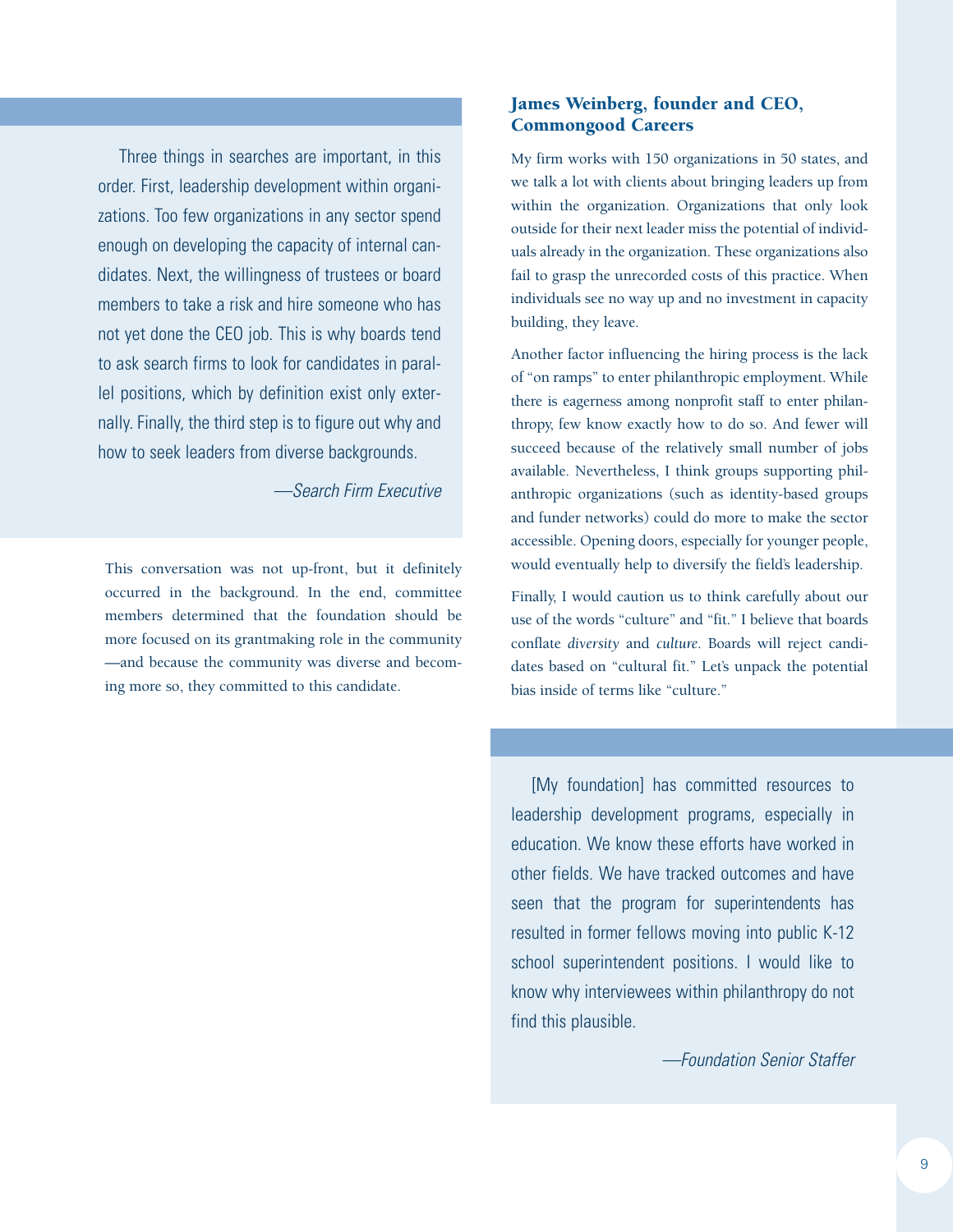## **Lessons and Recommendations**

Following a candid dialogue between panelists and event participants, the participants turned their attention to capturing lessons learned about the executive appointment process as well as about the process of leadership transition. They reached the conclusions below.

### **Lessons Learned from the Conversation**

**Exposure to and networking with decision makers** are the most effective measures for preparing future leaders for senior and executive roles in philanthropy.

- $\blacktriangleright$  The field needs to better understand the competencies that help philanthropic leaders be as effective as possible.
- 8 Mentors are critical to helping candidates find training. Mentors also can make recommendations to search firms. The field needs to support more fellowship and mentorship programs.  $\rightarrow$  Philanthropy needs to open doors to networking.

Both the panel and the research findings (which indicate that leaders are coming from external organizations and other fields) led me to think about the lack of succession planning. I attribute it to boards not forcing current CEOs to plan for succession. CEOs rarely do this on their own. They need the board's encouragement. Boards might hesitate to do this because they do not want to scare the CEO into thinking [his or her] job is vulnerable. But, succession planning is simply the responsible thing to do.

*—Foundation Trustee*

We talk to senior staff in organizations and they often say, "I have to move out to move up." Often, executives hold their trustees so close that other staff members do not have access to them. As a result, trustees never see other staff—potential future leaders—in any capacity or see them only in minor roles. When current executives do not share relationships with the trustees, trustees are more likely to say: "We've got to do an outside search." They just don't know any senior staff well enough.

*—Search Firm Executive*

- Currently, if you are not in the field, you have little access to the field.
- 8 Leadership skill sets include management (e.g., staff, budgeting and board relations), executive experience, and geographic experience.
- $\blacktriangleright$  New graduate programs in philanthropy might help by recruiting diverse students and tracking where graduates are hired.

**Succession planning, staff development, and transition strategies** are critical to opening leadership opportunities to internal candidates.

- 8 A lack of succession planning in philanthropy can influence how leaders are selected and whether internal candidates are even considered.
- 8 Both boards and current CEOs must commit to creating a succession plan and developing staff. Search firms can encourage this but, ultimately, boards and staff must collaborate on succession planning.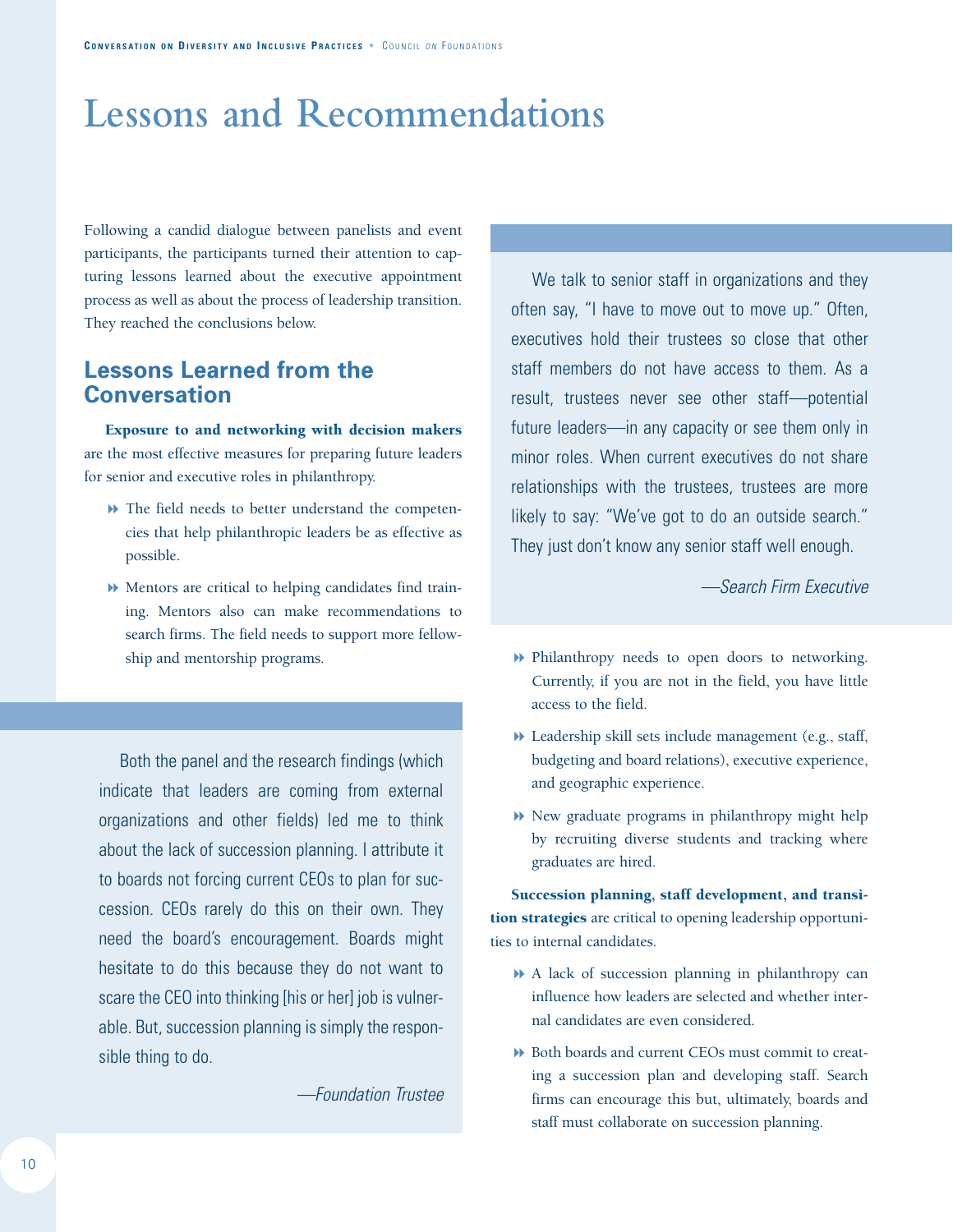8 Leadership transition plans—or "on-boarding" should be part of every CEO search. The board and the search firm should jointly map out the first 90 to 120 days for the successful candidate.

**Prioritizing a candidate's competency and creating a welcoming culture** at the organization are necessary to attract and retain diverse leaders.

- 8 Organizations must have a receptive climate to both seek and keep leaders from diverse backgrounds.
- 8 Organizations must be willing to change and adapt as candidates from diverse backgrounds come on board. Culture will continually evolve as new and different perspectives are included.
- $\blacktriangleright$  Too much emphasis is placed on "culture" and "fit" a better lens would be individual competency. "Cultural fit"—or lack thereof—sometimes provides neutral cover for bias.
- 8 Retaining staff from diverse backgrounds can prove just as challenging as recruiting them. Organizational culture can create either a hospitable or an inhospitable environment.

Culture is a red herring in diversity discussions. The business of the organization is not culture, it is competence. I think culture is a too-often-used excuse for rejecting diverse candidates.

*—Foundation Trustee*

### **Recommendations for the Council on Foundations**

After reviewing the research, gaining insights into the appointment process from panelists, and outlining lessons learned, participants were asked to suggest actions for the Council to consider—with the field's support—in advancing inclusive search and hiring practices through its new Career Pathways Pipeline Program. The following list summarizes participants' recommendations.

Corporate diversity programs can provide models, but they, too, have struggled. Organizations must try to make the environment hospitable for candidates from diverse backgrounds. This means they have to change the culture of the organization. They have to look at things like mentors, board relationships, even the holidays they provide. If they don't look at the whole picture, they will not be able to sustain all the hard work put into finding and hiring diverse candidates because they will not stay.

*—Foundation Trustee*

#### **Recommendation 1:**

#### **Conduct further research and produce case studies, as appropriate.**

- 8 The Council should ensure that its programming includes not only a focus on the supply side of the leadership equation (candidates) but an equal focus on the demand side (institutions, boards, decision makers, human resources staff, and search firms).
- 8 Survey a meaningful sample of program officers to determine interest in moving into management, and, similarly, survey decision makers, trustees, and human resources personnel to determine the availability of executive career opportunities.

I am happy to have the data from the research. But, in thinking about these data, I began to think about the data I wish we had. I think the better question is: what makes a leader effective? And, then, what role do these other characteristics play in supporting that effectiveness? When we know that, we will have better context for discussing and encouraging diversity.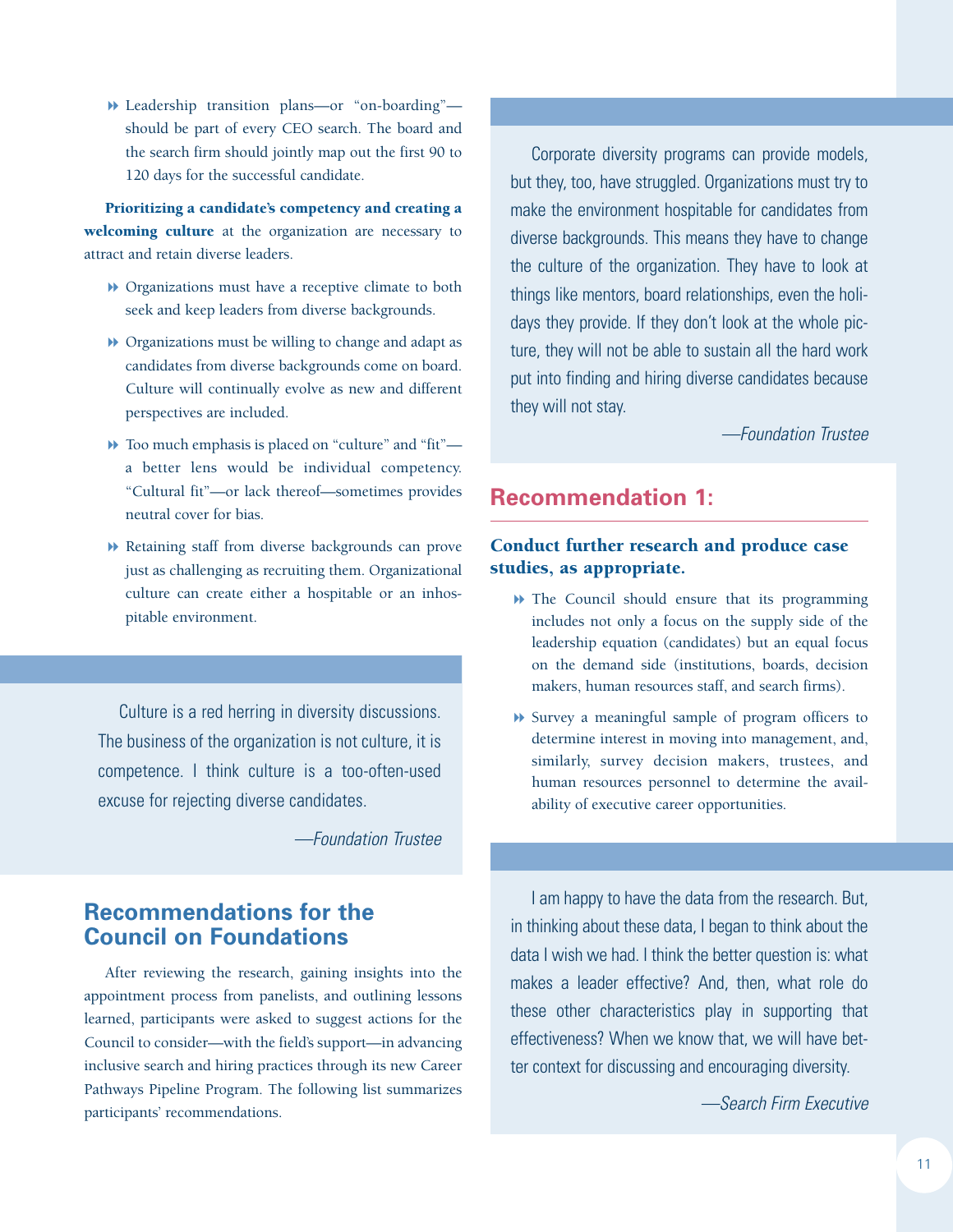At the philanthropic infrastructure organization I led, we looked at the demographics of the people leaving leadership positions and compared it to those who were hired to replace them, over three years. We actually saw a decrease in the number of women and a decrease in persons of color. This change in diversity as positions turn over is critically important. To what degree is a sector becoming less diverse?

*—Foundation Executive*

## **Recommendation 2:**

#### **Connect search firms with broad knowledge of diverse candidates to foundations seeking executives from diverse backgrounds and outline the case for diversity and inclusion.**

- 8 Search firms should build an active database of candidates from diverse backgrounds for nonprofit board service. The Council should serve as a catalyst between foundations seeking board members from diverse backgrounds and search firms who know of such candidates.
- 8 The Council should provide search firms with "the case for diversity," so they can bring that into the process with an authoritative voice.
- $\blacktriangleright$  The field should consider the role of culture carefully and with an understanding of its complexity.

## **Recommendation 3:**

**Produce case studies of successful searches, hiring strategies, and transition planning involving diverse and internal candidates for leadership roles in philanthropy.**

- $\blacktriangleright$  The Council should hold another meeting on this research just for foundations trustees.
- $\blacktriangleright$  The Council should help search committees grasp the actual workings of foundations. Search committees are sometimes made up of board members with little understanding of how the foundation actually works.
- 8 The Council should help CEOs transition new employees by promoting the importance of training and transition plans.
- 8 The Council should share the *Career Pathways to Philanthropic Leadership: Conversation on Diversity and Inclusive Practices* with foundations preparing to engage in a search process.

For those of you in the field of finding candidates, sometimes individuals get hired and the search firm goes away. But all candidates have strengths and weaknesses. Search firms are in a position to know both strengths and weaknesses and, without undermining the candidate, can help organizations create training programs that support new executives. Search firms can help the board understand the usefulness of this kind of program.

*—Foundation Trustee*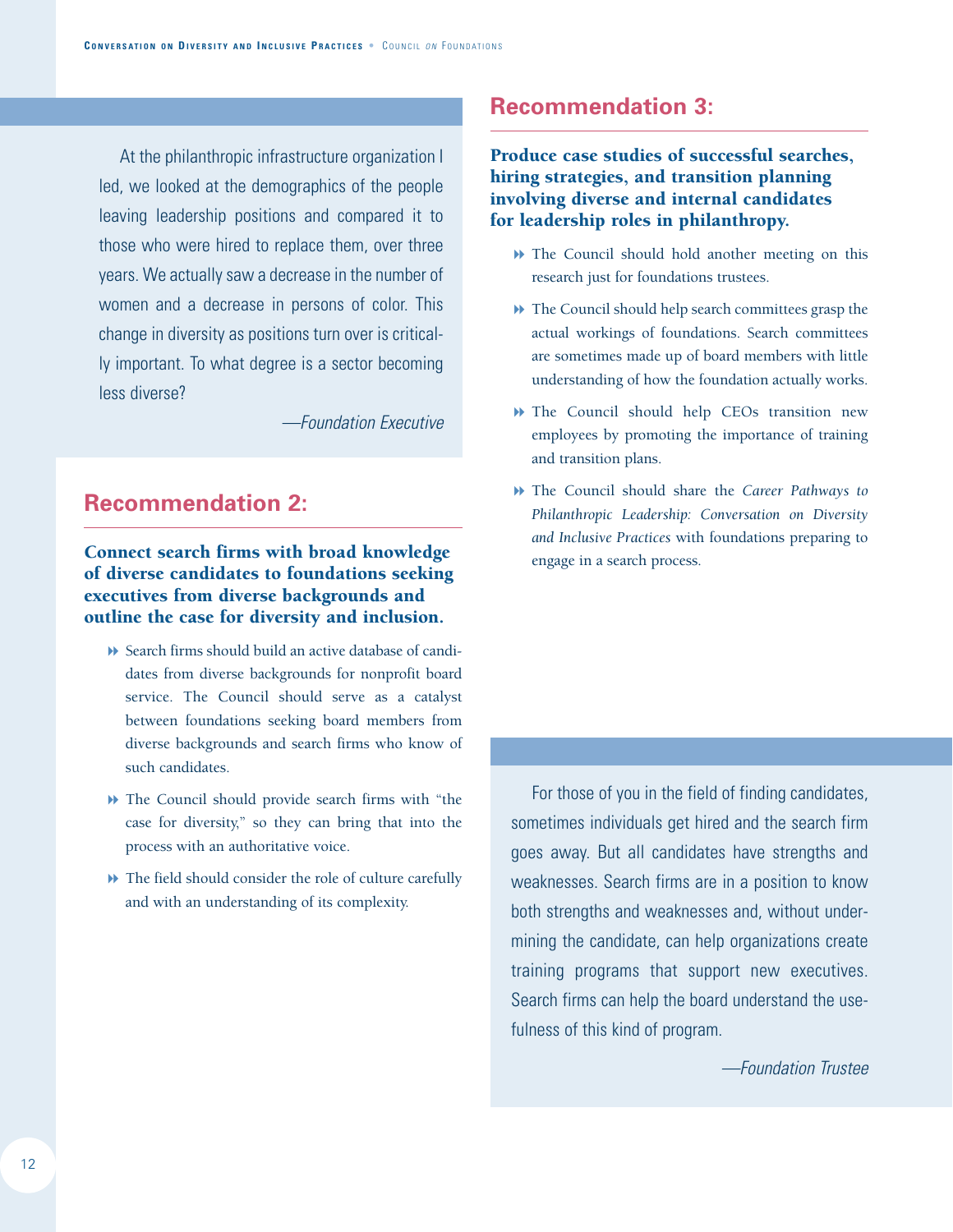I am surprised about the mixed feelings related to the importance of organizational culture. I think it is critical to your success in recruiting and retaining leadership and staff. Our organizational development consultant and I have had conversations about how to sustain a positive culture and continue the evolution of our organizational culture through a future CEO change. A saying our current CEO likes to use: "Culture will eat strategy for lunch."

*—Foundation Staffer*

Most foundations are small, that is they are small-staffed and have few resources to hire a search firm. Providing support to these organizations as they go after talent is important. Otherwise they are more likely to rely on the relationships and personal networks of board members.

*—Infrastructure Executive*

### **Recommendation 4:**

#### **Introduce Next Gen professionals to careers in philanthropy and offer programs to mentor them early in their careers.**

- 8 The Council should develop a program to help philanthropy professionals early in their careers (e.g., a three-day institute, including advice about career development).
- $\blacktriangleright$  The Council should offer scholarships and/or internships for Next Gen professionals interested in philanthropic careers.

Leadership development is important. The pipeline is critical. But, boards need help finding the right candidates of color and reaching out to them. If you are not in the field, you can't connect at all. And, individuals from diverse backgrounds, as we now know, are less likely to be in the field already. Networks and relationships are the most important.

*—Foundation Executive*

The Council should start a program for new CEOs to assist them in their transition. Market it to members: "You've just hired someone. We can help him or her hit the ground running." Even before he or she starts that kind of training would be tremendous.

*—Foundation Executive*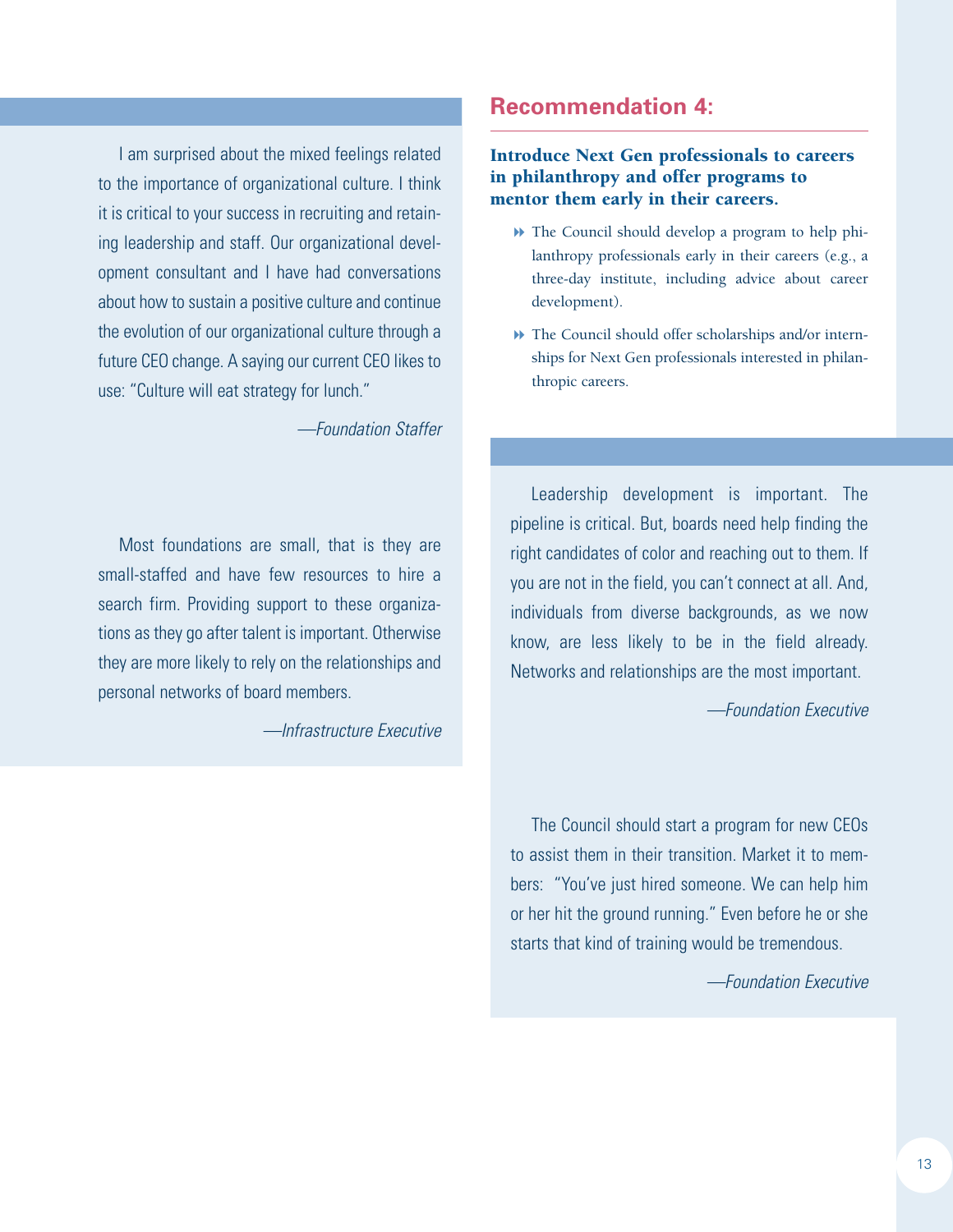## **Closing Statement**

The structured, half-day conversation among stakeholders and decision makers in executive hiring provided an expanded context for the findings of *Career Pathways to Philanthropic Leadership: Baseline Report*. The convening also increased awareness of the senior and executive appointment process, offering critical information for building the Council's program to advance diversity and inclusive practices in philanthropy. Invaluable comments and recommendations from participants at the convening will be incorporated into the Career Pathways Pipeline Program, which launches this spring.

Diversity in philanthropy is not just board and staff. As a recruiter, I encourage you to look at the vendors that philanthropic [institutions] use, so that we address all the different ways diversity can have its place in the field.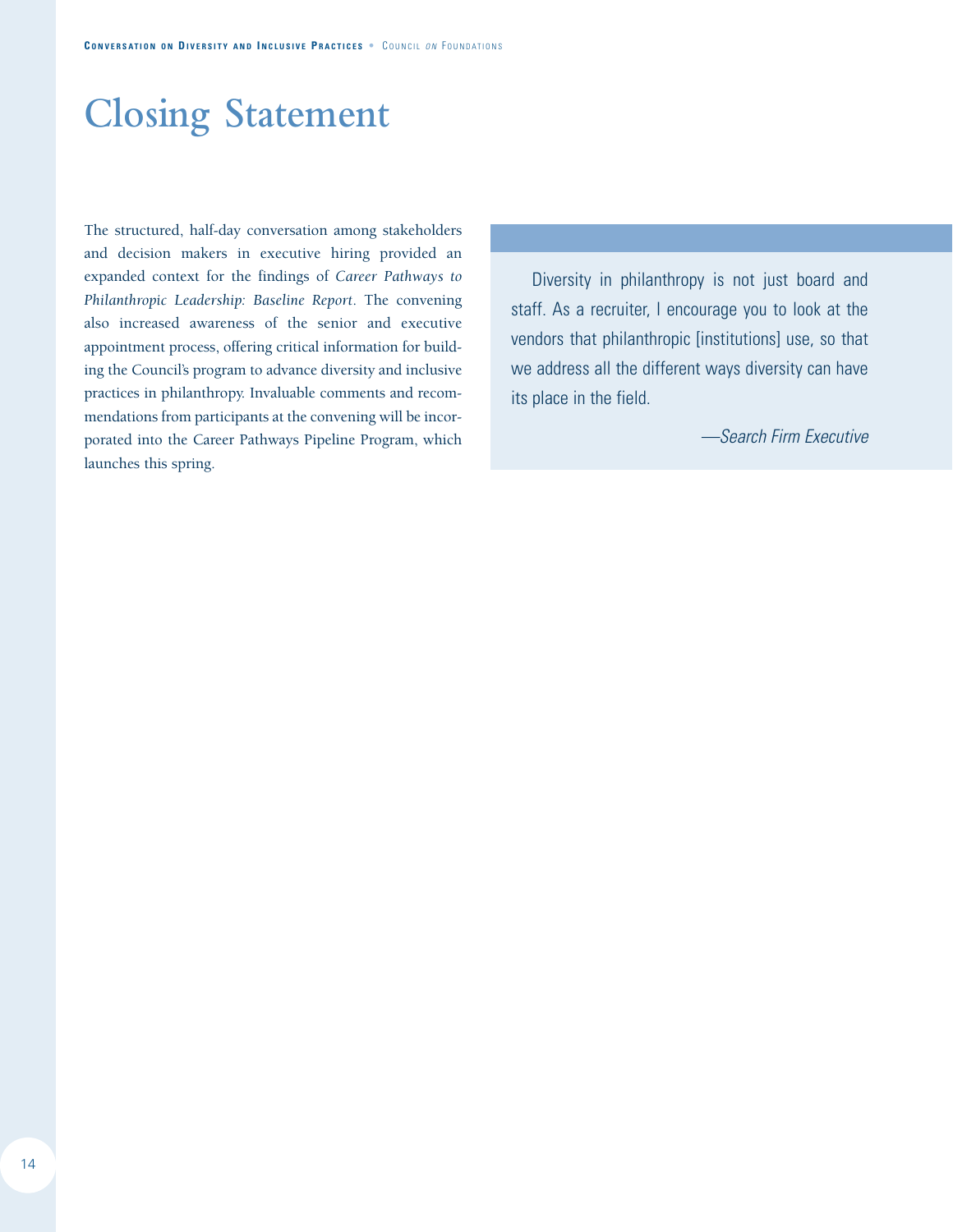## **Appendix—Participant List**

*Leadership Conversation on Diversity and Inclusion in Philanthropy:Pathways to Senior and Executive Appointments, October 22, 2009*

#### **Foundation Trustees & Executives**

**Ron Ancrum** *President* Community Foundation of Western Massachusetts

#### **Michael Balaoing**

(via telephone) *Senior Vice President* Entertainment Industry Foundation *Board Member* Council on Foundations *Chair, Committee on Inclusiveness,* Council on Foundations

**Diane Bell-McKoy** *President and CEO* Associated Black Charities

**Stephanie Bell-Rose** (via telephone) *President* The Goldman Sachs Foundation

**Janet Borth** (via telephone) *Director of Human Resources and Board Services* Charles K. Blandin Foundation

**Bernadette Christiansen** *Vice President, Human Resources* The McKnight Foundation

**Gail Christopher** *Vice President for Programs* W.K. Kellogg Foundation

**Steve Clyne** (via telephone) *Director of Recruiting, Human Resources* Bill & Melinda Gates Foundation

**Phyllis Glink** (via telephone) *Executive Director* Irving Harris Foundation

**Debbie Green** (via telephone) *Human Resources Specialist* W.K. Kellogg Foundation

**Theo Gregory** *Vice President* El Pomar Foundation

**Deborah Hoover** *President* The Burton D. Morgan Foundation

**Dianna Langenburg** (via telephone) *Human Resources Manager* W.K. Kellogg Foundation

**John Morning** *Board Member* Charles Stewart Mott Foundation

**John Natoli** *Board Membe*r The McKnight Foundation

**Kimberly Roberson** *Program Officer* Charles Stewart Mott Foundation

**Maureen Siwula** *Human Resources Director* Greater Milwaukee Foundation

**Cole Wilbur** *Trustee* The David & Lucile Packard Foundation

**Gary Yates** *President and CEO* The California Wellness Foundation

#### **Search Firm Executives**

**Sheryl Ash** *Vice President and Director* Isaacson, Miller

**Steven Ast** *President and Managing Director* Steven Ast + Partners

**Euris Belle** *Principal* Hodge Partners

**Christine Boulware** *Managing Director* The Boulware Group

**Lyles Carr** *Senior Vice President* McCormick Group

**Marian Alexander DeBerry** *Interim Director of Talent Management and Executive Search* Campbell & Company

**Jamie Hechinger** *Associate* Russell Reynolds Associates

**Larry Hollins** *President* The Hollins Group

**Elizabeth Humphrey** *Managing Principal* The McCormick Group

**Katherine Jacobs** *Chief Operating Officer & Vice President* Nonprofit Professionals Advisory Group

**Kristen Johnson** *National Director of Diversity* KPMG LLP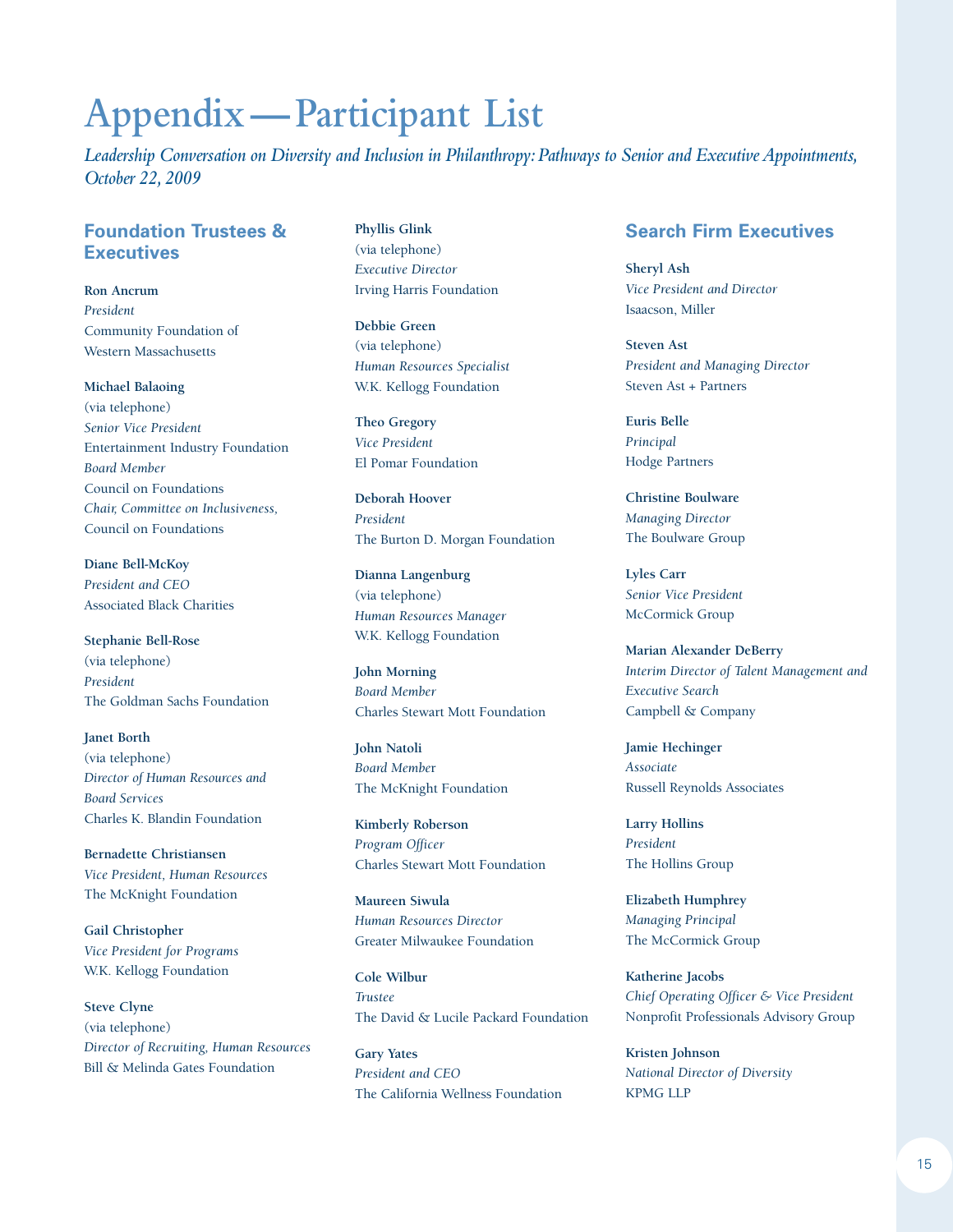**Richard King** *President & CEO* Kittleman & Associates

**David Martin** *Managing Partner* Sterling Martin Associates

**Joseph McCormack** *Managing Partner* McCormack & Associates

**Aimee Meher-Homji** *Client Partner* Korn/Ferry International

**Dan Nevez** *Director* The Boulware Group

**Laura Gassner Otting** *President & Founder* Nonprofit Professionals Advisory Group LLC

**Todd Owens** *Principal* Dewey & Kaye

**Sam Pettway** *Founding Director* BoardWalk Consulting LLC

**Virginia O'Brien Record** *Client Partner* Sterling Martin Associates

**Eric Robinson** *President* Robinson Consulting Group

**Larry Slesinger** *Founder and CEO* Slesinger Management Services

**Judy Williams** *Principal* Kittleman & Associates

**Paul Spivey** *Principal* Phillips Oppenheim **Anthony Tansimor**e *Executive Vice President* DHR International

**James Weinberg** *Founder & CEO* Commongood Careers

#### **Infrastructure Executives and Researchers**

**Susan Batten** *President & CEO* ABFE

**Kimberly Burton** *Vice President of Corporate Services Director of Diversity and Inclusive Practices* Council of Michigan Foundations

**Michael Moody** *President* Moody Philanthropic Consulting

**Anna Pond** *Principal* Anna Pond Consulting *Chief Operating Officer* Diversity in Philanthropy Project

**Vicki Rosenberg** *Vice President of Education, Communications and External Relations* Council of Michigan Foundations

**Bradford Smith** *President* Foundation Center

**Sue Marx Smock** *Principal* Sue Marx Smock Consulting

**Vernetta Walker** *Director of Consulting* **BoardSource** 

#### **Council Staff**

**Steve Gunderson** *President and CEO*

**Kristin Lindsey** *Executive Vice President and Chief Operating Officer*

**Rachel Mosher-Williams** *Assistant Vice President* Partnerships and Strategy

**Renée Branch** *Director* Diversity and Inclusive Practices

**Pamela Colman** *Director* Education & Leadership Development

**Andrew Ho** *Manager* Family Philanthropy Services

**Sarita Venkat** *Public Relations Manager* Strategic Communications & Marketing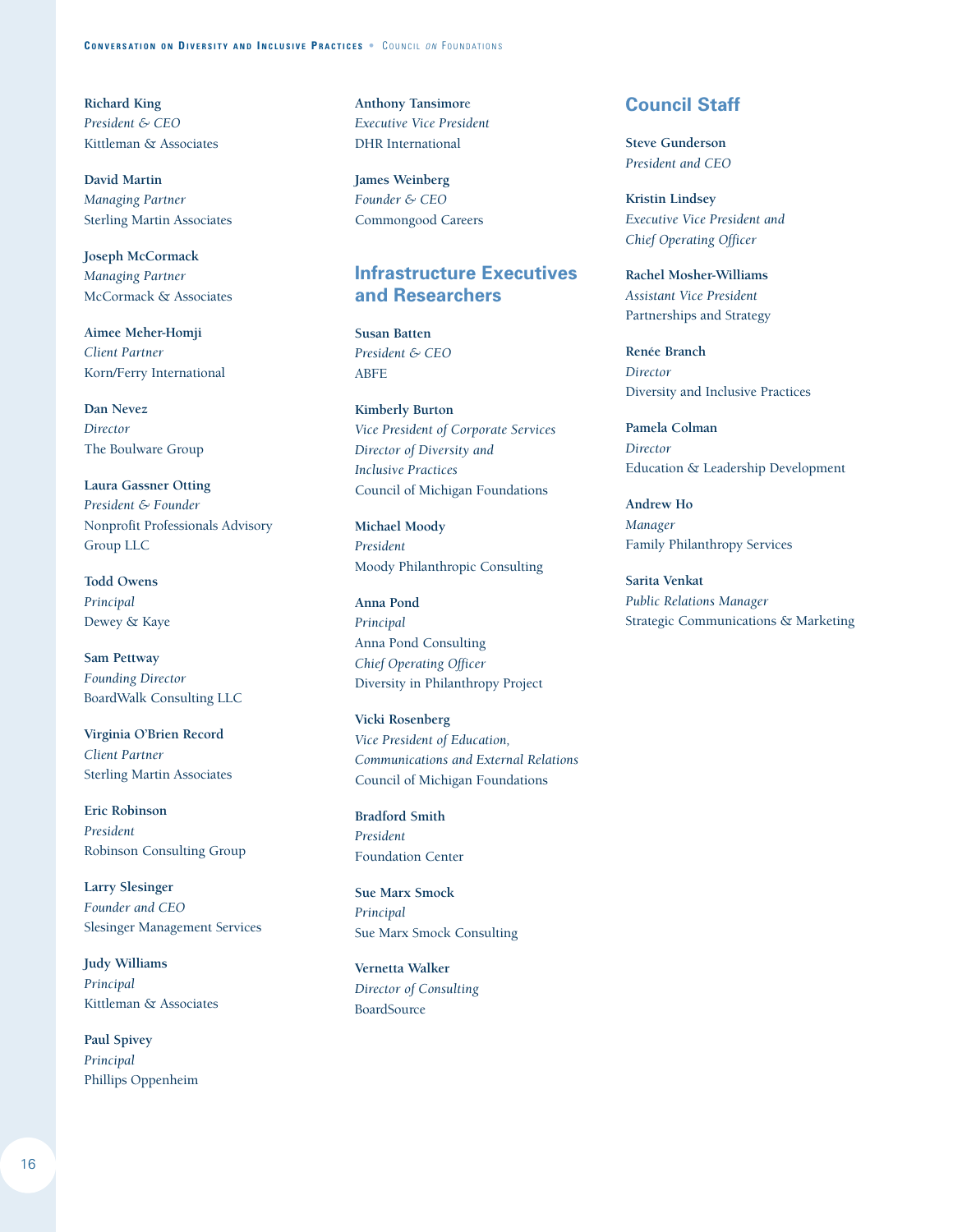## **Acknowledgements**

**This** *Career Pathways to Philanthropic Leadership: Conversation on Diversity and Inclusive Practices* **was made possible by a generous grant from the Charles Stewart Mott Foundation.**

**The Council on Foundations extends its heartfelt thanks to each of the participants, contributors, and interviewees.**

**We are grateful to Elizabeth Myrick, Principal, Elizabeth Myrick Consulting, LLC, for her professional services.**

We make every effort to ensure the accuracy of the contents of this report. Should you discover an error or omission, please direct them to our attention at inclusiveness@cof.org and accept our sincerest apologies.